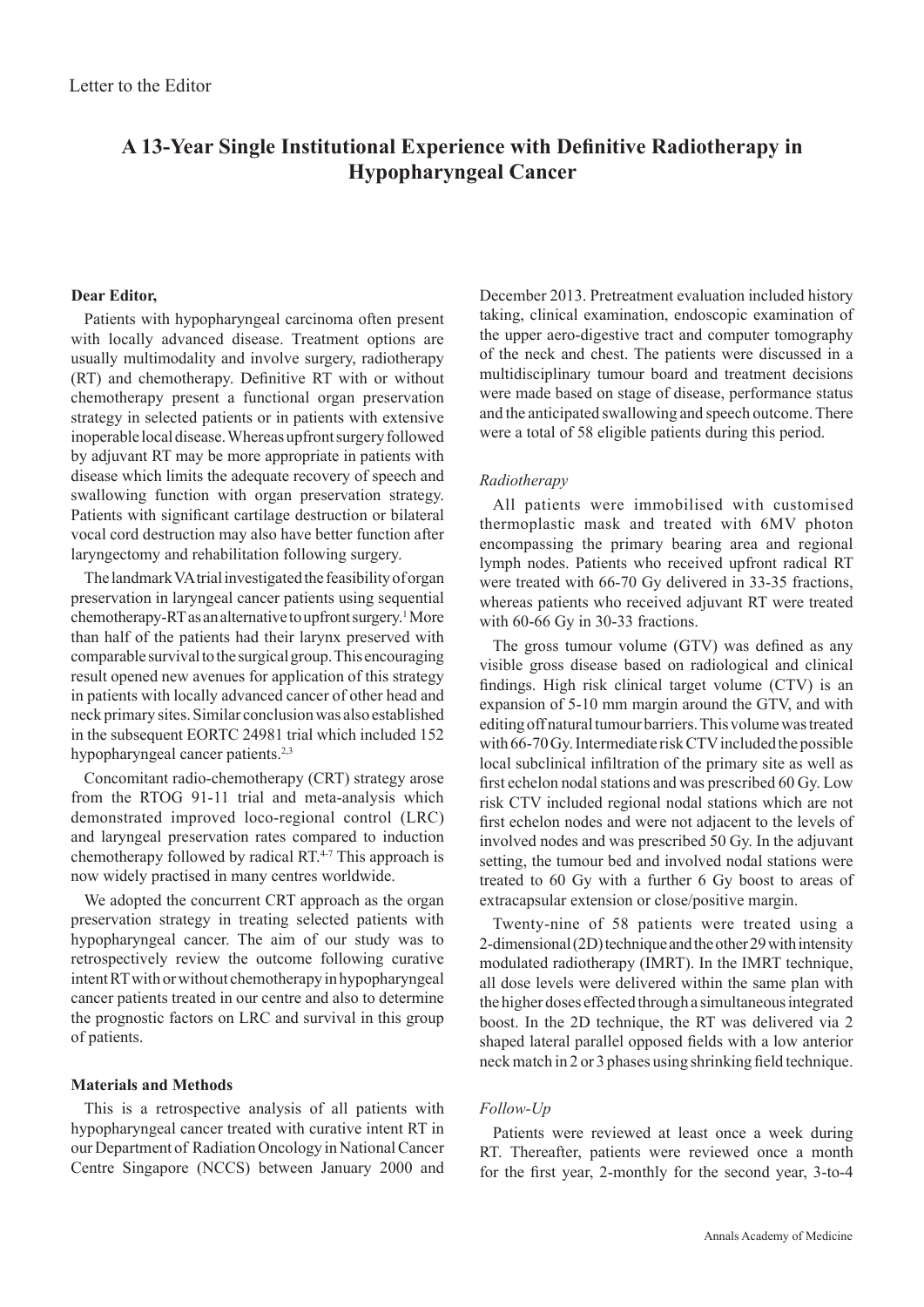monthly for the third year and 6-monthly after the third year. Treatment response was assessed by clinical and endoscopic examination, aided by computed tomography (CT) or magnetic resonance imaging (MRI) at 3 months post-RT, and repeated when warranted.

## *Statistical Analysis*

Kaplan-Meier curves were generated for all the survival analysis. The Cox proportional hazards regression was used to analyse the prognostic factors for overall survival (OS), progression-free survival (PFS) and LRC. A two-sided *P* value <0.05 was considered statistically significant. Duration of all types of survival analysis was computed from the date of diagnosis of hypopharyngeal cancer. Prognostic factors identified were age, gender, T stage (T1/2 vs T3/4), N stage (N0/1 vs N2/3), group stage (stage II/III vs IVA/B), RT technique (IMRT vs 2D), surgery (yes vs no), chemotherapy (yes vs no), smoking status (yes vs no), and tumour subsite (pyriform fossa vs others). Statistical analyses were performed using the STATA 12.0 software (Stata Corp, College Station, 2012, TX, USA).

## **Results**

## *Patient Characteristics*

Out of 58 hypopharyngeal cancer patients who had definitive RT treatment, 51 (87.9%) were male and the median age of all hypopharyngeal cancer patients in this study was 66.5 years; 70.7% of hypopharyngeal cancer patients in this study had stage IVA disease (Table 1).

Fifteen patients underwent surgery followed by adjuvant RT. Out of the 15 patients, 14 had neck dissection, 4 had total laryngectomy, 6 had laryngopharyngectomy, 2 had partial pharyngectomy and 3 had pharyngo-laryngoesophagectomy. The remaining 43 patients received upfront radical RT.

Concurrent chemotherapy was administered to 33 patients and consisted of mainly cisplatin monotherapy. The median RT dose delivered was 70 Gy in 35 fractions, with a median overall treatment time of 47 days. Half of the patients were treated with IMRT, and the other half were treated with 2D RT. Other demographics and clinical characteristics together with their treatment characteristics are summarised in Table 1.

### *Response to Treatment*

Fifty-one patients achieved complete response at 3 months post-RT whereas 7 patients had persistent/residual disease (3 in the primary site only, 3 in the primary and regional nodes and 1 in the regional nodes only). Out of these 7 patients, 2 patients were inoperable or unfit for salvage surgery and received palliative treatment. The remaining

#### Table 1. Demographics and Clinical Characteristics of Hypopharyngeal Cancer Patients in National Cancer Centre Singapore

| Variable                        | No.                     | $\frac{0}{0}$ |  |  |
|---------------------------------|-------------------------|---------------|--|--|
| Total                           | 58                      | 100           |  |  |
| Age at diagnosis                |                         |               |  |  |
| Median (range)                  |                         | $66.5(44-87)$ |  |  |
| Age, years                      |                         |               |  |  |
| $\leq 70$                       | 38                      | 65.5          |  |  |
| >70                             | 20                      | 34.5          |  |  |
| Gender                          |                         |               |  |  |
| Male                            | 51                      | 87.9          |  |  |
| Female                          | $\tau$                  | 12.1          |  |  |
| Subsite                         |                         |               |  |  |
| Posterior wall                  | 18                      | 31.0          |  |  |
| Pyriform fossa                  | 32                      | 55.2          |  |  |
| Postcricoid space               | 8                       | 13.8          |  |  |
| Cancer stage                    |                         |               |  |  |
| $\rm II$                        | $\overline{\mathbf{3}}$ | 5.2           |  |  |
| III                             | 7                       | 12.1          |  |  |
| <b>IVA</b>                      | 41                      | 70.7          |  |  |
| <b>IVB</b>                      | $\tau$                  | 12.1          |  |  |
| T stage                         |                         |               |  |  |
| T1                              | $\overline{2}$          | 3.5           |  |  |
| T <sub>2</sub>                  | 16                      | 27.6          |  |  |
| T3                              | 9                       | 15.5          |  |  |
| T <sub>4</sub>                  | 31                      | 53.4          |  |  |
| N stage                         |                         |               |  |  |
| N <sub>0</sub>                  | 15                      | 25.9          |  |  |
| N1                              | $\,$ 8 $\,$             | 13.8          |  |  |
| N2                              | 32                      | 55.1          |  |  |
| N <sub>3</sub>                  | $\mathfrak{Z}$          | 5.2           |  |  |
| Chemotherapy                    |                         |               |  |  |
| Yes                             | 33                      | 56.9          |  |  |
| No                              | 25                      | 43.1          |  |  |
| Surgery                         |                         |               |  |  |
| Yes                             | 15                      | 25.9          |  |  |
| $\rm No$                        | 43                      | 74.1          |  |  |
| RT technique                    |                         |               |  |  |
| Conventional                    | 29                      | 50.0          |  |  |
| <b>IMRT</b>                     | 29                      | 50.0          |  |  |
| Smoking status*                 |                         |               |  |  |
| Yes                             | 43                      | 74.1          |  |  |
| N <sub>o</sub>                  | 9                       | 15.5          |  |  |
| Unknown                         | 6                       | 10.3          |  |  |
| Number of pack-years $(n = 43)$ |                         |               |  |  |
| $<\!\!10$                       | 39                      | 90.7          |  |  |
| >10                             | $\overline{4}$          | 9.3           |  |  |

IMRT: Intensity modulated radiotherapy; RT: Radiotherapy \* Inclusive of current and ex-smoker.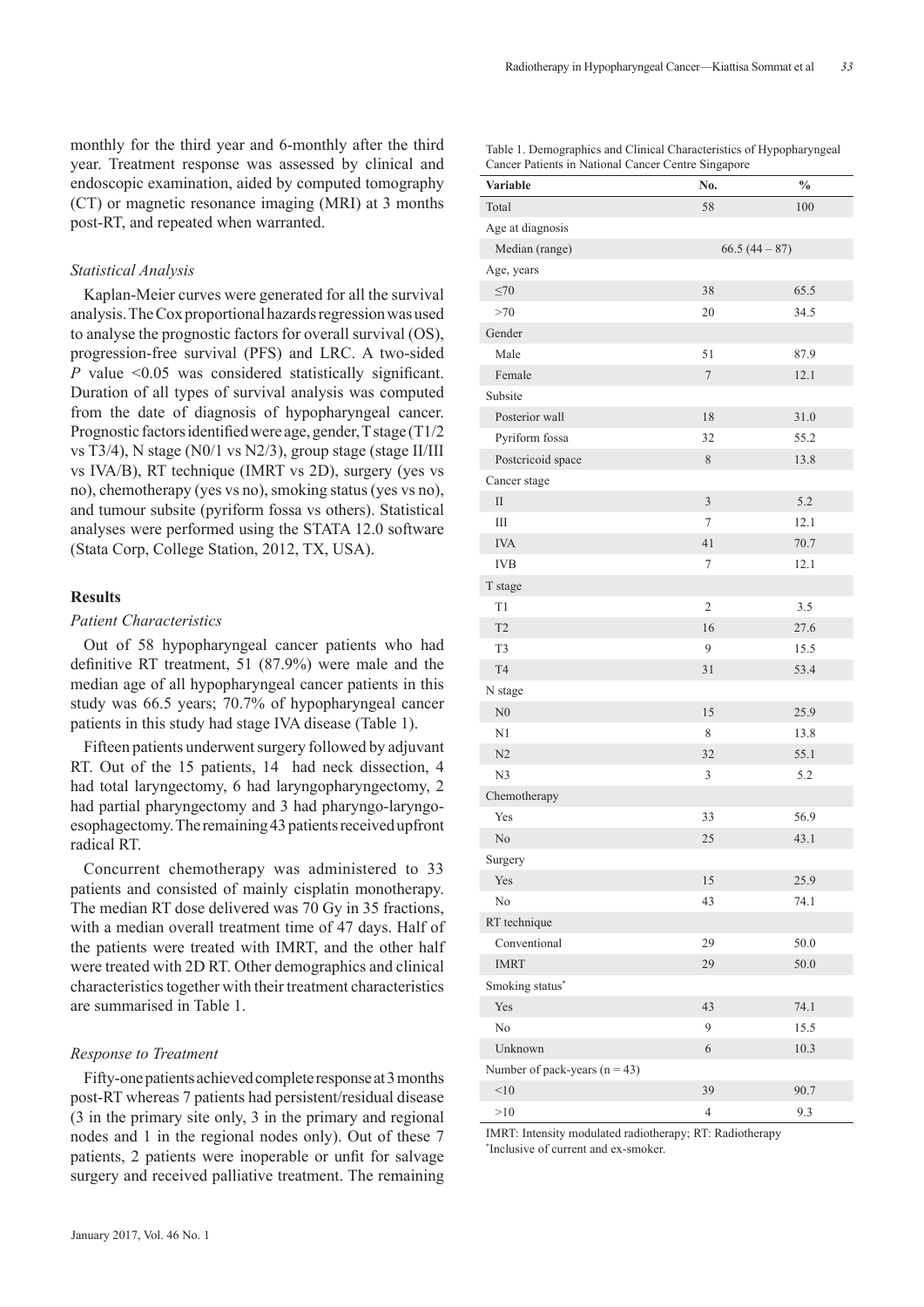5 patients proceeded to salvage surgery. One of these 5 patients underwent a salvage neck dissection for isolated nodal recurrence and has subsequently remained diseasefree from hypopharyngeal carcinoma, although he died at 20 months post-RT from a second primary lung cancer. The rest of the patients died of disease recurrence despite salvage surgery.

## *Patterns of Failure*

Median follow-up was 15.9 months for all patients. In those alive, the median follow-up was 21.7 months (range:



Fig. 1. Loco-regional control (LRC) of hypopharyngeal cancer following RT.

Table 2. Univariate Analysis of Patients with Hypopharyngeal Cancer

|                             | <b>Overall Survival (OS)</b>               |                        | <b>Loco-Regional Control (LRC)</b>         |                        | <b>Progression-Free Survival (PFS)</b>     |                        |
|-----------------------------|--------------------------------------------|------------------------|--------------------------------------------|------------------------|--------------------------------------------|------------------------|
| Variable                    | <b>Hazard Ratio</b><br>$(95\% \text{ CI})$ | $P$ Value <sup>†</sup> | <b>Hazard Ratio</b><br>$(95\% \text{ CI})$ | $P$ Value <sup>†</sup> | <b>Hazard Ratio</b><br>$(95\% \text{ CI})$ | $P$ Value <sup>†</sup> |
| Age, years                  |                                            |                        |                                            |                        |                                            |                        |
| Per year increase           | $0.99(0.96 - 1.03)$                        | 0.629                  | $0.99(0.95 - 1.04)$                        | 0.775                  | $1.00(0.96 - 1.04)$                        | 0.915                  |
| Gender                      |                                            |                        |                                            |                        |                                            |                        |
| Male                        | $2.35(0.71 - 7.83)$                        |                        | $0.62(0.21 - 1.82)$                        |                        | $0.88(0.31 - 2.53)$                        |                        |
| Female                      | $\sim$ $1$                                 | 0.163                  | $\sim$ $1$                                 | 0.387                  | 1                                          | 0.818                  |
| Chemotherapy                |                                            |                        |                                            |                        |                                            |                        |
| Yes                         | $0.82(0.44 - 1.53)$                        |                        | $0.75(0.36 - 1.57)$                        |                        | $0.87(0.45 - 1.66)$                        |                        |
| No                          | -1                                         | 0.530                  | -1                                         | 0.443                  | $\mathbf{1}$                               | 0.669                  |
| Subsite                     |                                            |                        |                                            |                        |                                            |                        |
| Pyriform fossa              | $1.09(0.59 - 2.00)$                        |                        | $0.75(0.35 - 1.58)$                        |                        | $0.87(0.45 - 1.67)$                        |                        |
| Others                      | $\sim$ $1$                                 | 0.793                  | $\sim$ 1                                   | 0.448                  | 1                                          | 0.677                  |
| RT technique                |                                            |                        |                                            |                        |                                            |                        |
| <b>IMRT</b>                 | $0.52(0.20 - 1.35)$                        |                        | $0.59(0.18-1.97)$                          |                        | $0.57(0.20 - 1.63)$                        |                        |
| 2D                          | $\mathbf{1}$                               | 0.18                   | -1                                         | 0.391                  | $\mathbf{1}$                               | 0.297                  |
| Smoking status <sup>‡</sup> |                                            |                        |                                            |                        |                                            |                        |
| Yes                         | $0.86(0.33 - 2.24)$                        |                        | $0.59(0.20-1.75)$                          |                        | $0.61(0.23-1.59)$                          |                        |
| N <sub>o</sub>              | $\sim$ 1                                   | 0.764                  | $\sim$ 1                                   | 0.343                  | 1                                          | 0.313                  |
| T stage                     |                                            |                        |                                            |                        |                                            |                        |
| $T1-T2$                     | $0.46(0.22 - 0.96)$                        |                        | $0.40(0.16-0.99)$                          |                        | $0.28(0.12-0.69)$                          |                        |
| $T3 - T4$                   | $\mathbf{1}$                               | $0.040*$               | $\,$ 1 $\,$                                | $0.049*$               | $\mathbf{1}$                               | $0.005*$               |
| N stage                     |                                            |                        |                                            |                        |                                            |                        |
| $N0 - N1$                   | $0.66(0.35 - 1.28)$                        |                        | $0.57(0.25 - 1.27)$                        |                        | $0.56(0.28 - 1.13)$                        |                        |
| $N2 - N3$                   | $\overline{1}$                             | 0.220                  | $\sim$ $1$                                 | 0.166                  | 1                                          | 0.104                  |
| Group stage                 |                                            |                        |                                            |                        |                                            |                        |
| $IVA - IVB$                 | $2.36(0.92 - 6.05)$                        |                        | $2.73(0.81 - 9.14)$                        |                        | $3.69(1.12 - 12.10)$                       |                        |
| $\rm II-III$                | $\mathbf{1}$                               | 0.075                  | $\mathbf{1}$                               | 0.104                  | $\mathbf{1}$                               | $0.032*$               |
| Surgery                     |                                            |                        |                                            |                        |                                            |                        |
| N <sub>o</sub>              | $1.09(0.53 - 2.23)$                        |                        | $3.24(0.97 - 10.79)$                       |                        | $1.41(0.64 - 3.09)$                        |                        |
| Yes                         | $\mathbf{1}$                               | 0.818                  | $\mathbf{1}$                               | 0.055                  | -1                                         | 0.396                  |

IMRT: Intensity modulated radiotherapy; RT: Radiotherapy; 2D: 2-dimensional

\* *P* value <0.05 is statistically significant.

† *P* value is based on Cox-proportional hazard.

‡ Patients with unknown smoking status were excluded from the analysis.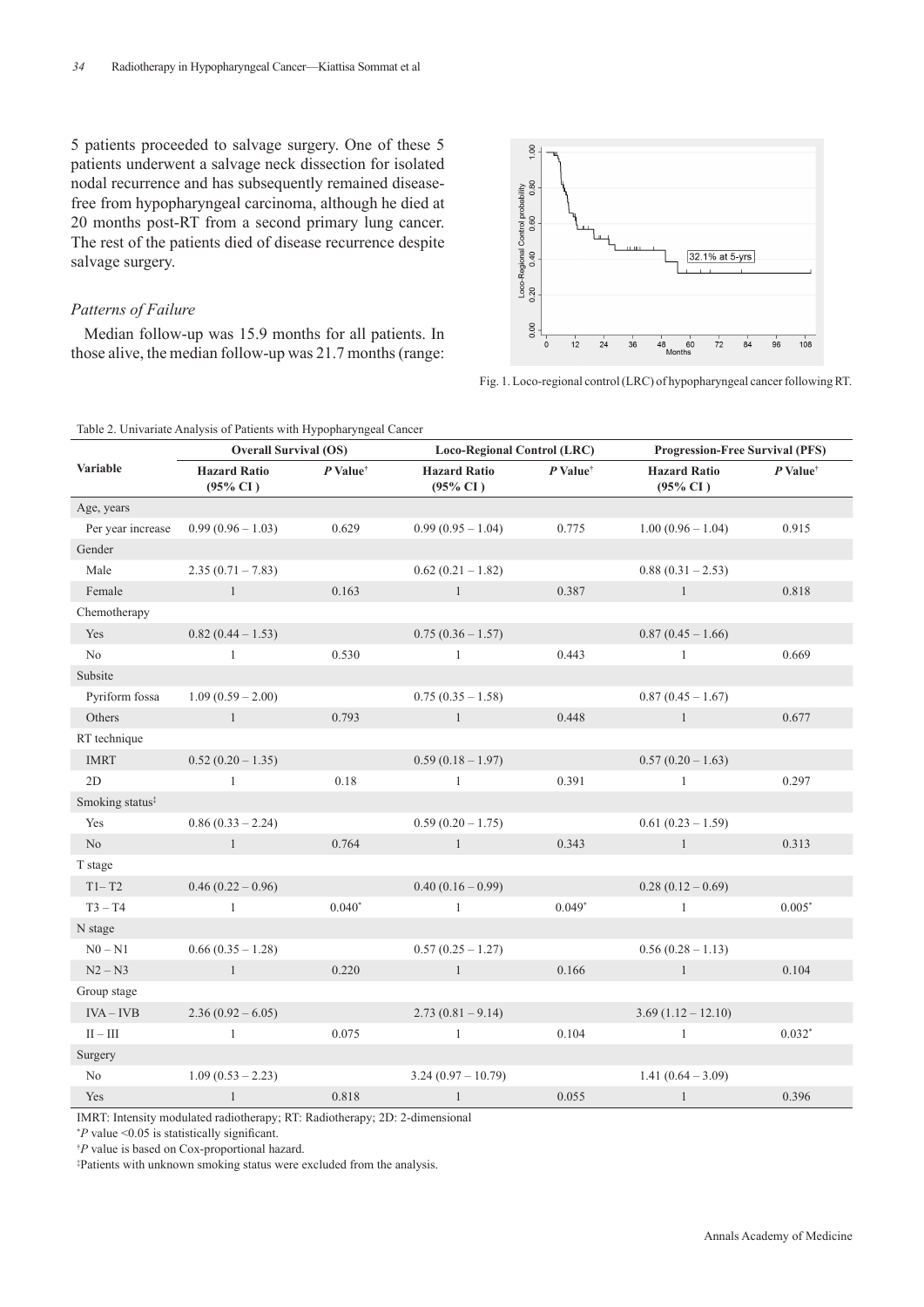6.6 to 81.1 months). The median LRC was 26 months with a 3-year LRC rate of 45% (95% CI, 29.6% to 59.2%) (Fig. 1). Local recurrence was observed in 12 patients, whereas 2 patients developed regional recurrence and 14 patients had both local and regional recurrence. The overall incidence of distant metastasis was  $36.2\%$  (n = 21). The lung was the most frequent site of distant metastasis (76.2%). The 3-year distant recurrence-free survival rate was 58.2% (95% CI, 41% to 72%). In univariate analysis, T stage was the only significant predictor found for LRC ( $P = 0.049$ ) with a hazard ratio (HR) of 0.40 (95% CI, 0.16 to 0.99) of T1/ T2 against T3/T4 as reference (Table 2).

### *Survival*

Forty-three patients died over the study period and the cause of death was cancer-related in most of the patients (35/43). Of the others who died, 6 patients died from pneumonia, 1 patient died from a second esophageal primary, 1 patient died from a second lung primary. At the time of analysis, 15 patients were alive and 14 of them were disease-free at the last follow-up. The median OS was 21.0 months with a 3-year OS rate of 33.5% (95% CI, 20.8% to 46.7%) (Fig. 2). The median PFS was 12.8 months with a 3-year PFS rate of 34.9% (95% CI, 22% to 48.2%) (Fig. 3). Univariate analysis showed that T stage was the only significant prognostic factor for OS. Group stage and T stage were respectively significant univariate prognostic factors for PFS. In a multivariate analysis, only T stage was significant with T1/T2 showing a HR of 0.28 (95% CI, 0.12 to 0.69,  $P = 0.005$ ) vs T3/T4 (Table 2).

#### **Discussion**

 $1.00$ 

0.80

0.60

 $0.40$ 

0.20

0.00

Overall Survival probability

Our study results demonstrated the poor outcome expected in hypopharyngeal carcinoma with 3-year OS of 33.5% and LRC of 45%. The majority of patients (83%) in our cohort presented with very advanced stage (stages IVA



48

60  $72$  $84$  $96$ 108

24.2% at 5-yrs

& IVB). Although 88% of patients managed to achieve complete response 3 months after completion of treatment, loco-regional recurrence remained the major cause of failure following curative intent RT. Most deaths occurred in patients who succumbed to loco-regional rather than systemic failure.

Our centre has increasingly employed IMRT in the last decade for the definitive treatment of head and neck cancer. The use of IMRT has allowed the delivery of high dose conformal RT whilst achieving normal tissue tolerances. The earlier group of patients in our study was treated with 2D RT and the latter half received IMRT. On univariate analysis, the use of IMRT was not found to be a statistically significant prognostic factor affecting OS, PFS and LRC compared to conventional RT. However, the small number of patients and significant shorter follow-up period of IMRT patients (median follow-up: 12.0 months in IMRT group vs 22.4 months in 2D group) may have accounted for this finding.

Few studies have reported the outcomes of IMRT due to the relative rarity of hypopharyngeal cancer. Mok et al<sup>8</sup> compared 3-dimensional (3D) RT and IMRT in 181 patients with hypopharyngeal squamous cell carcinoma (SCC), 40% of which had T1/T2 stage. The IMRT group had a higher 3-year LRC (75% vs 58%) compared with the 3D RT group, but both groups had similar OS (50% vs 52%) and distant relapse rate. Huang et  $al^9$  reported the results of 47 hypopharyngeal patients treated with concomitant IMRT-chemotherapy, although 30% of these patients were treated in the adjuvant setting. After a relatively short median follow-up of 18.8 months, the 5-year OS for all patients was 37% and the 5-year LRC in the concomitant CRT group was 53%. Longer follow-up and bigger cohort of patients are needed to validate these IMRT findings with regard to control rates and toxicities.

These results provide a clear rationale for efforts aimed at improving LRC and OS. Strategies that are being explored include altered fractionation, use of conformal RT





 $12$  $24$  $36$